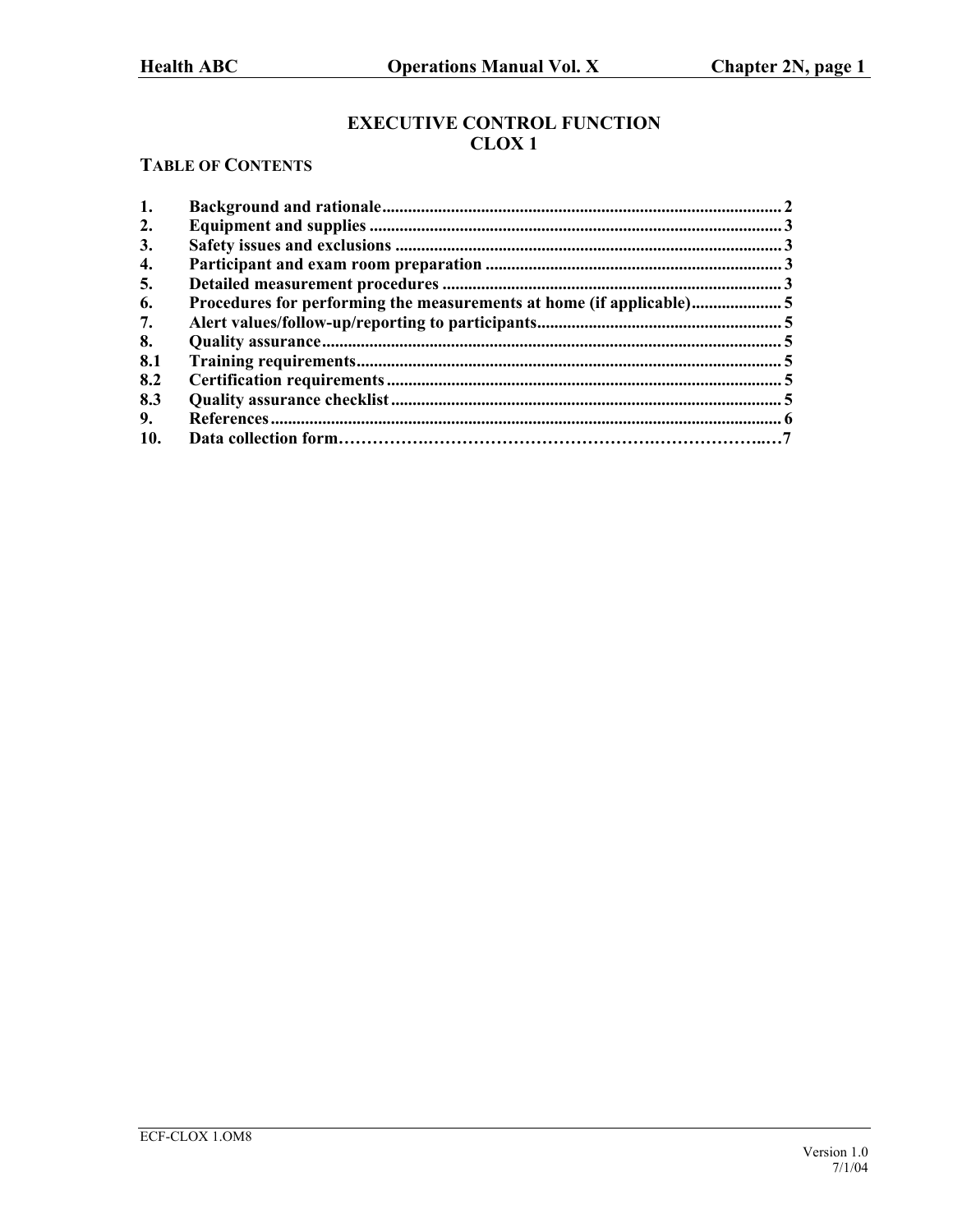## **EXECUTIVE CONTROL FUNCTION CLOX 1**

#### <span id="page-1-0"></span>**1. Background and rationale**

While the significance of dementia and marked cognitive decline for the health and functioning of older adults is well established, the contribution of less severe deficits in cognitive function to the disabling process has received limited attention. Specifically, impairments in executive function, higher-order cognitive processes including initiation, planning, judgment, decision making, mental flexibility, regulation and self-perception, may influence physical decline through their effect on a broad range of behaviors and lifestyle factors such as, diet and eating behavior; physical, recreational, intellectual and social activity; and help-seeking and self-care practices. In a similar way, behaviors and lifestyle factors can influence age-related cognitive decline. Few longitudinal studies have been conducted in this area and all lack or have weak assessment of one or more of the following: disease, impairments and physical function; cardiovascular fitness, health behaviors, and lifestyle factors; cognitive and psychosocial function. Health ABC is strong in all these areas.

Regarding executive control function (ECF) specifically, community prevalence of impairment in ECF is unknown, but likely to be high. Measures of ECF have not been included in largescale epidemiologic studies, due to, in part, the absence of a brief, reliable, and valid assessment method. Commonly used measures such as the MMSE do not tap ECF, and deficits in ECF are often seen in persons with intact MMSE scores. Impairment in ECF is thought to contribute to loss of independence through interference with the ability to initiate, direct, plan, and execute complex goal-directed activities, such as preparing meals, following a medication regimen, etc. Clearly, impairment in ECF could have a substantial impact on the disabling process.

Over the past several years, Donald Royall and colleagues, <sup>1-4</sup> have developed and field tested protocols for assessing ECF. The measure to be included in Year 8 is CLOX 1, a clock drawing test. Clock drawing is a well-established clinical tool used to screen for visuospatial and constructional disabilities. When administered and scored following the CLOX 1 criteria, the clock drawing task can help identify deficits in ECF. In addition, when spontaneous clock drawing ability is compared with copying tasks, such as the overlapping pentagons in the MMSE and 3MS, it can help discriminate cerebrovascular dementias from those of the AD type.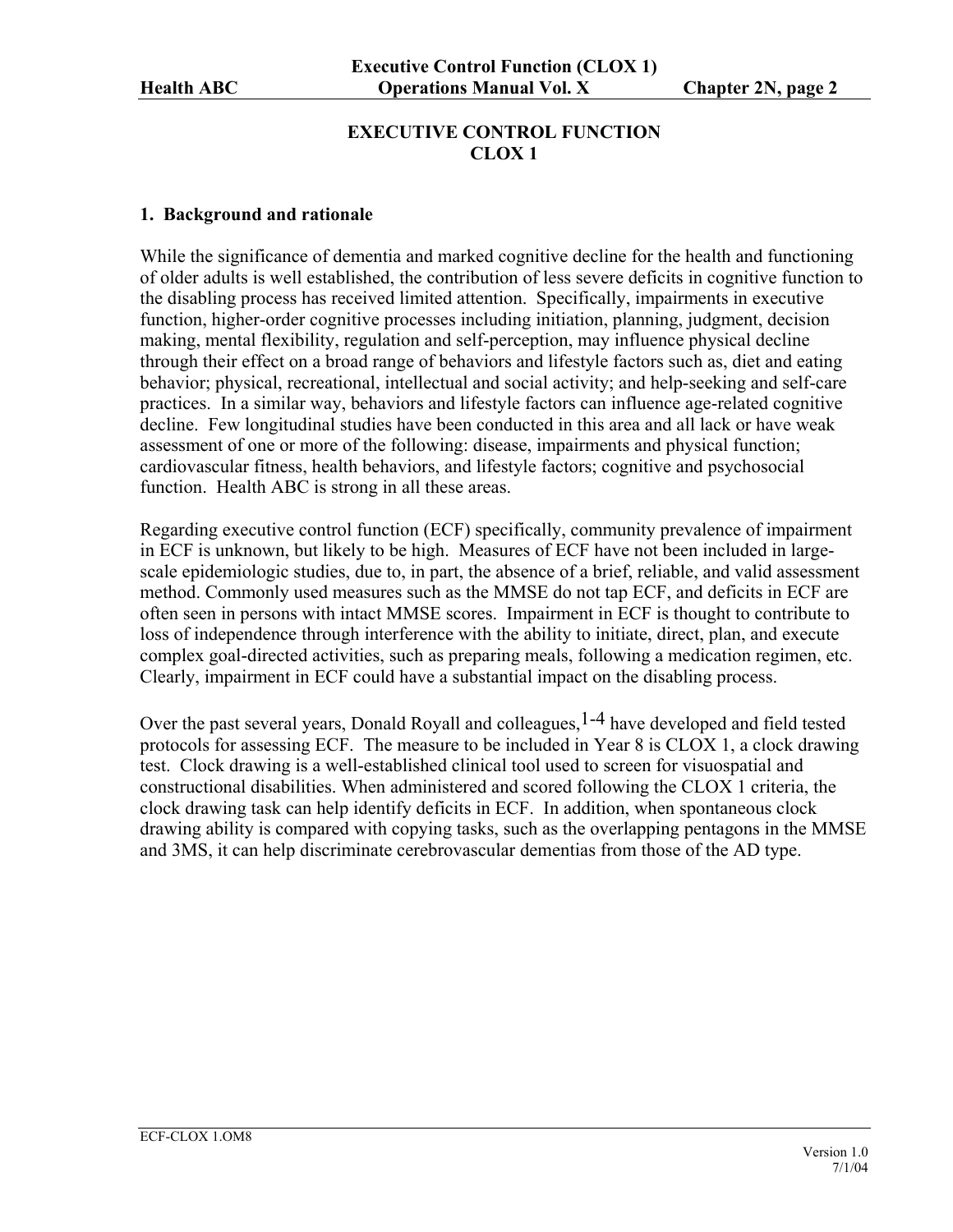### <span id="page-2-0"></span>**2. Equipment and supplies**

- Plain 8 1/2" X 11" white paper
- Sharpened No. 2 pencil

### **3. Safety issues and exclusions**

None.

#### **4. Participant and exam room preparation**

Testing should be performed in a quiet, well-illuminated room with the participant seated at a desk or table. There should not be a clock that is visible to the participant in the room.

#### **5. Detailed measurement procedures**

Place a blank white sheet of paper and pencil in front of the participant and say:

Script: *"Draw me a clock that says 1:45. Set the hands and numbers on the face so that a child could read them."* 

Repeat the instructions until they are clearly understood. The words in this command have been carefully selected to influence the participant's behavior. If the participant asks a question while drawing the clock, simply repeat the instructions

 "Draw me a clock that says 1:45. Put the hands and numbers on its face so that a child could read them."

However, if the participant doesn't ask any questions (even if they appear to be struggling), do not say anything.

Score each element of the clock drawing according to the criteria in the table below. Scoring should be done after the participant leaves, but on the same day, if possible.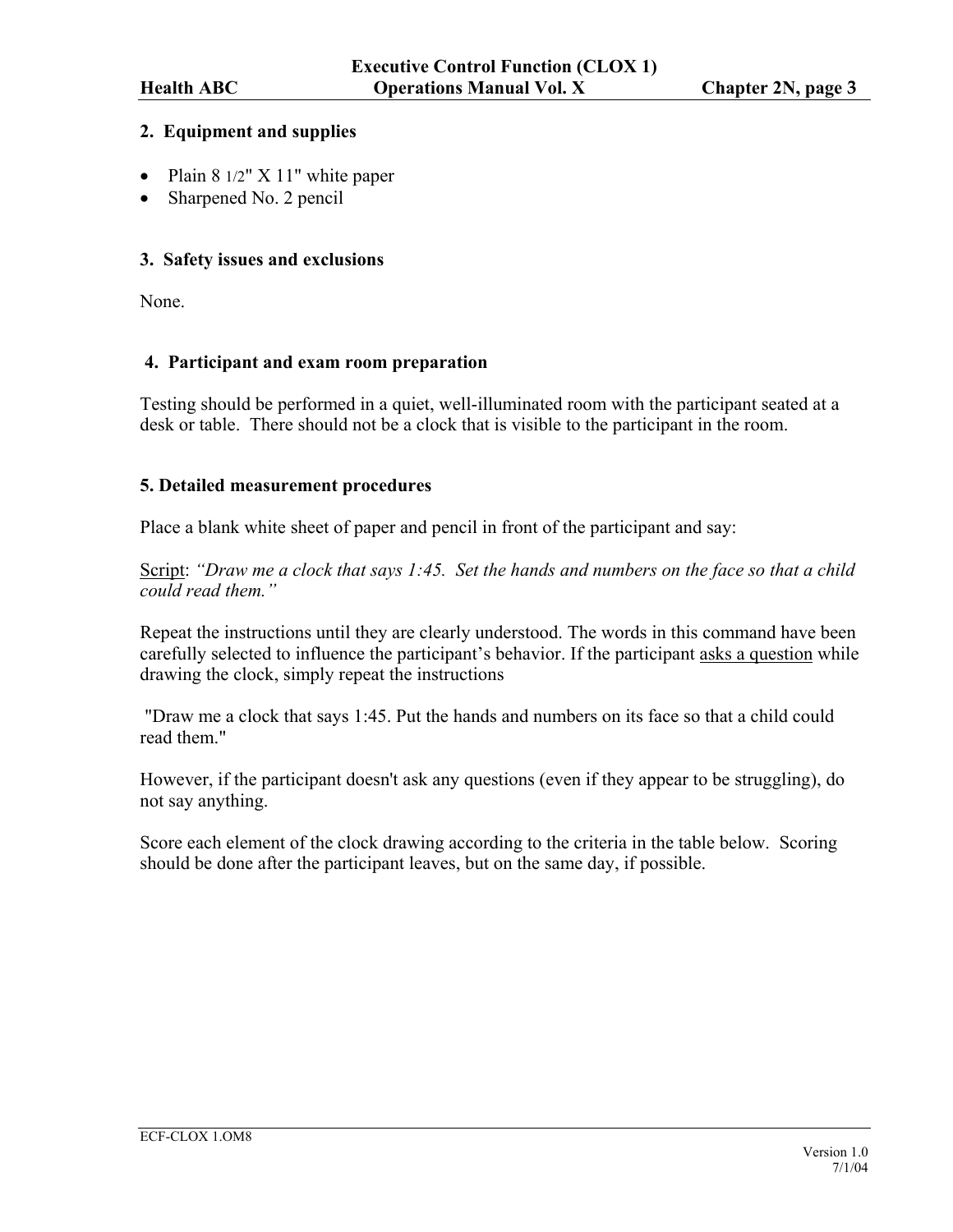| <b>RATING</b>                                                                                                  |                                      |                                                                   |  |  |
|----------------------------------------------------------------------------------------------------------------|--------------------------------------|-------------------------------------------------------------------|--|--|
| <b>Organizational Elements</b>                                                                                 | <b>Yes or No</b>                     | <b>Point Value</b><br>(for<br>Coordinating<br>Center use<br>only) |  |  |
| 1. Does figure resemble a clock?                                                                               | O Yes O No                           | $Yes=1$                                                           |  |  |
| 2. Is a circular face present?                                                                                 | O Yes O No                           | $Yes=1$                                                           |  |  |
| 3. Are the dimensions $>1$ inch?                                                                               | O Yes O No                           | $Yes=1$                                                           |  |  |
| 4. Are all numbers inside the perimeter?                                                                       | O Yes O No                           | $Yes=1$                                                           |  |  |
| 5. Is there sectoring or are there tic marks?                                                                  | O Yes O No                           | Yes=0; No=1                                                       |  |  |
| 6. Were 12, 6, 3, & 9 placed first?                                                                            | O Yes O No                           | $Yes=1$                                                           |  |  |
| 7. Is the spacing intact? (Symmetry on either side of 12 $\overline{o'$ clock<br>and<br>$6 \text{ o'}$ clock?) | O Yes O No                           | $Yes=1$                                                           |  |  |
| 8. Were only Arabic numerals used?                                                                             | O Yes O No                           | $Yes=1$                                                           |  |  |
| 9. Are only the numbers 1 through 12 among the numerals present?                                               | O Yes O No                           | $Yes=1$                                                           |  |  |
| *10. Is the sequence 1 through 12 intact? (No omissions or<br>intrusions)                                      | O Yes O No                           | $Yes=1$                                                           |  |  |
| 11. Are there exactly two hands present? (ignore sectoring /tic<br>marks)                                      | O Yes O No                           | $Yes=1$                                                           |  |  |
| 12. Are all hands represented as arrows?                                                                       | O Yes O No                           | $Yes=1$                                                           |  |  |
| 13. Is the hour hand between 1 o'clock and 2 o'clock?                                                          | O Yes O No                           | $Yes=1$                                                           |  |  |
| 14. Is the minute hand obviously longer than the hour hand?                                                    | O Yes O No                           | $Yes=1$                                                           |  |  |
| 15. Are there any of the following?:                                                                           |                                      |                                                                   |  |  |
| a) Hand pointing to 4 or 5 o' clock?                                                                           | $O$ Yes $O$ No                       |                                                                   |  |  |
| b) " $1:45$ " present?                                                                                         | O Yes O No                           |                                                                   |  |  |
| c) Any other notation (e.g. " $9:00$ ")?                                                                       | O Yes O No                           | $Yes=0$<br>$No=1**$                                               |  |  |
| d) Any arrows point inward?                                                                                    | O Yes O No                           |                                                                   |  |  |
| e) Intrusions from "hand" or "face" present?                                                                   | O Yes O No                           |                                                                   |  |  |
| f) Any letters, words or pictures?                                                                             | $\overline{O}$ Yes $\overline{O}$ No |                                                                   |  |  |
| (e.g., feet or an alarm on the clock)                                                                          |                                      |                                                                   |  |  |
| <b>TOTAL</b>                                                                                                   |                                      | 15                                                                |  |  |

\*Note: rarely, a participant may draw a clock counterclockwise; in other words, the 11 is where the 1 should be, the 10 is where the 2 should be, and so on, all the way around the clock. In this instance, the correct response option to the question "is the sequence 1 through 12 intact?" would be "Yes."

\*\*For Question #15: If all "No" then score 1, if any "Yes" then score 0.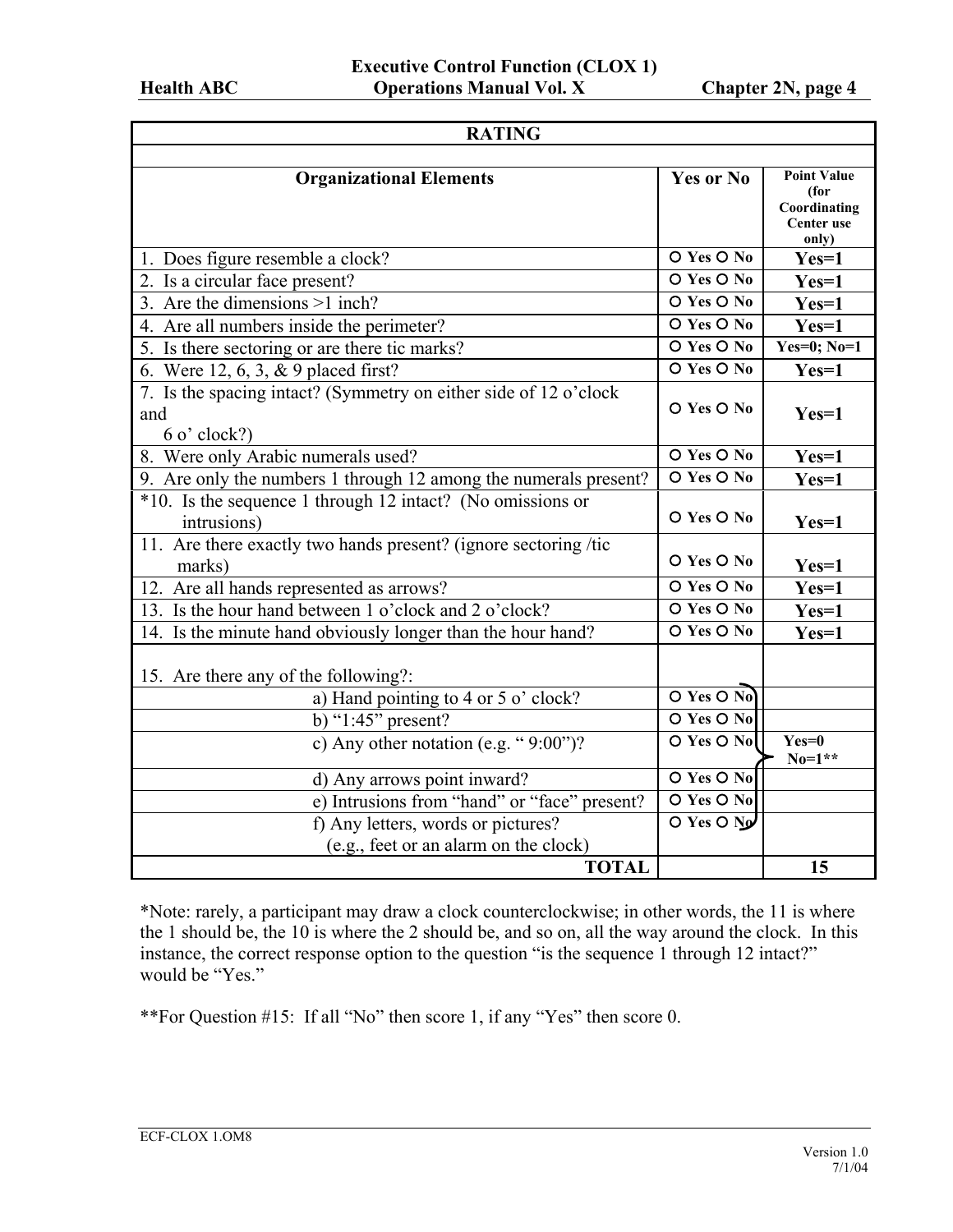#### <span id="page-4-0"></span>**6. Procedures for performing the measurements at home (if applicable)**

Follow instructions for clinic administration.

#### **7. Alert values/follow-up/reporting to participants**

When testing is completed, thank the participant without offering specific feedback on their performance.

There are no alert values.

#### **8. Quality assurance**

#### **8.1 Training requirements**

The examiner requires no special qualifications or prior experience to perform this assessment. Training should include:

- Reading and studying manual
- Attending Health ABC examiner training session or observing administration by experienced examiner
- Practicing on volunteers
- Discussing problems and questions with local expert or QC officer

#### **8.2 Certification requirements**

- Completes training requirements
- Conducts exam correctly on one participant while being observed by a QC officer using the QC checklist.
- Obtains the same score as QC officer on three sample exams viewed on videotape.

#### **8.3 Quality assurance checklist**

- $\Box$  Exam performed in quiet, private area without interruptions
- $\Box$  Recites CLOX 1 instructions correctly without prompting participant
- $\Box$  Responses correctly coded (QC officer should independently fill out scoring sheet)
- $\Box$  Reviews form for completeness
- $\Box$  Correctly completes form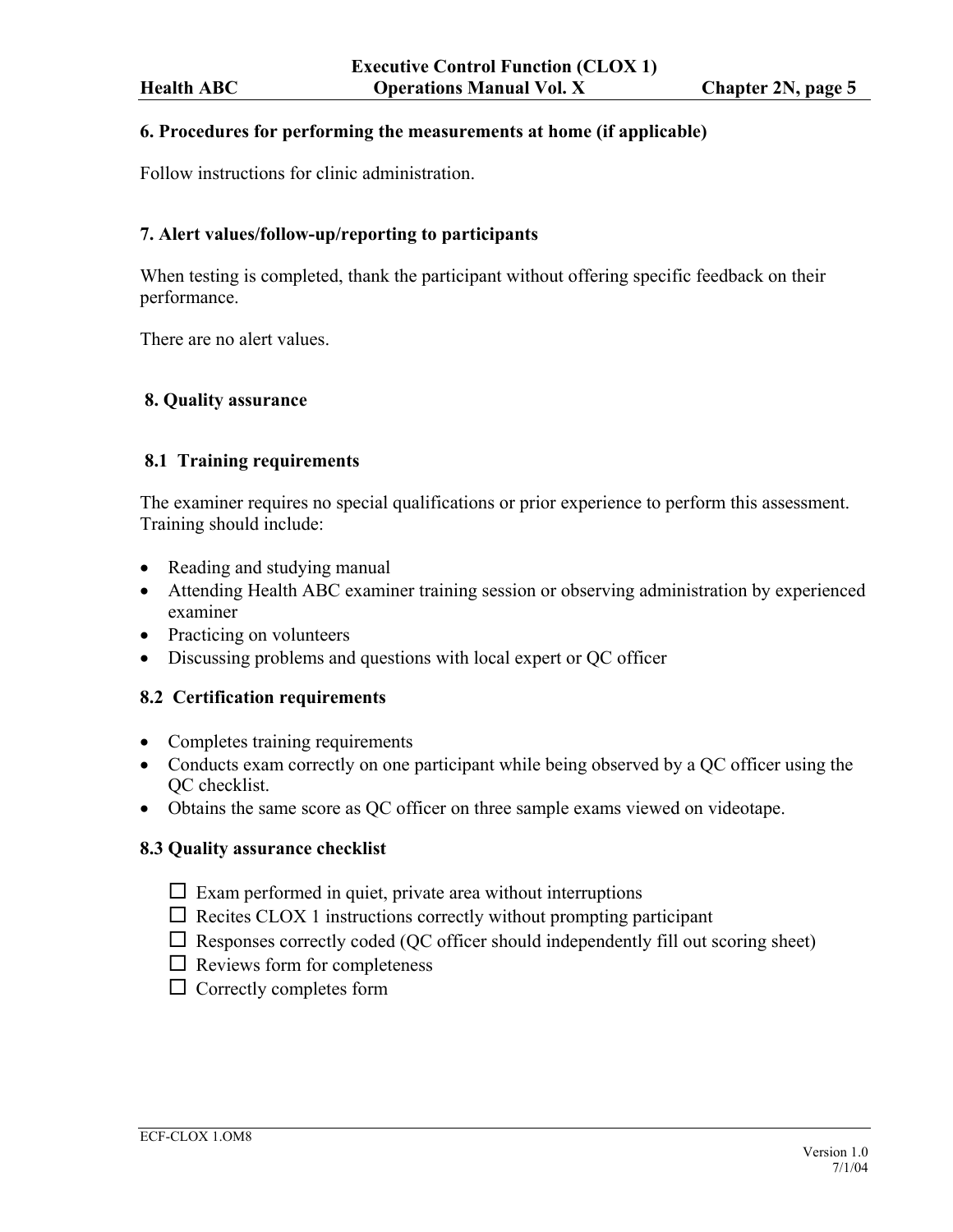### <span id="page-5-0"></span>**9. References**

- 1. Royall DR, Cabello M, Polk MJ. Executive dyscontrol: An important factor affecting the level of care received by older retirees. J Am Geriatr Soc 1998;46:1-6.
- 2. Royall DR, Polk M. Dementias that present with and without posterior cortical features: An important clinical distinction. J Am Geriatr Soc 1998;46:98-105.
- 3. Royall DR, Mahurin RK, Gray KF. Bedside assessment of executive cognitive impairment: The Executive Interview. J AM Geriatr Soc 1992;40:1221-1226.
- 4. Royall DR, Cordes JA, Polk M. CLOX: an executive drawing task. J Neurol Neurosurg Psychiatry 1998;64:588-594.

## **10. Data collection form**